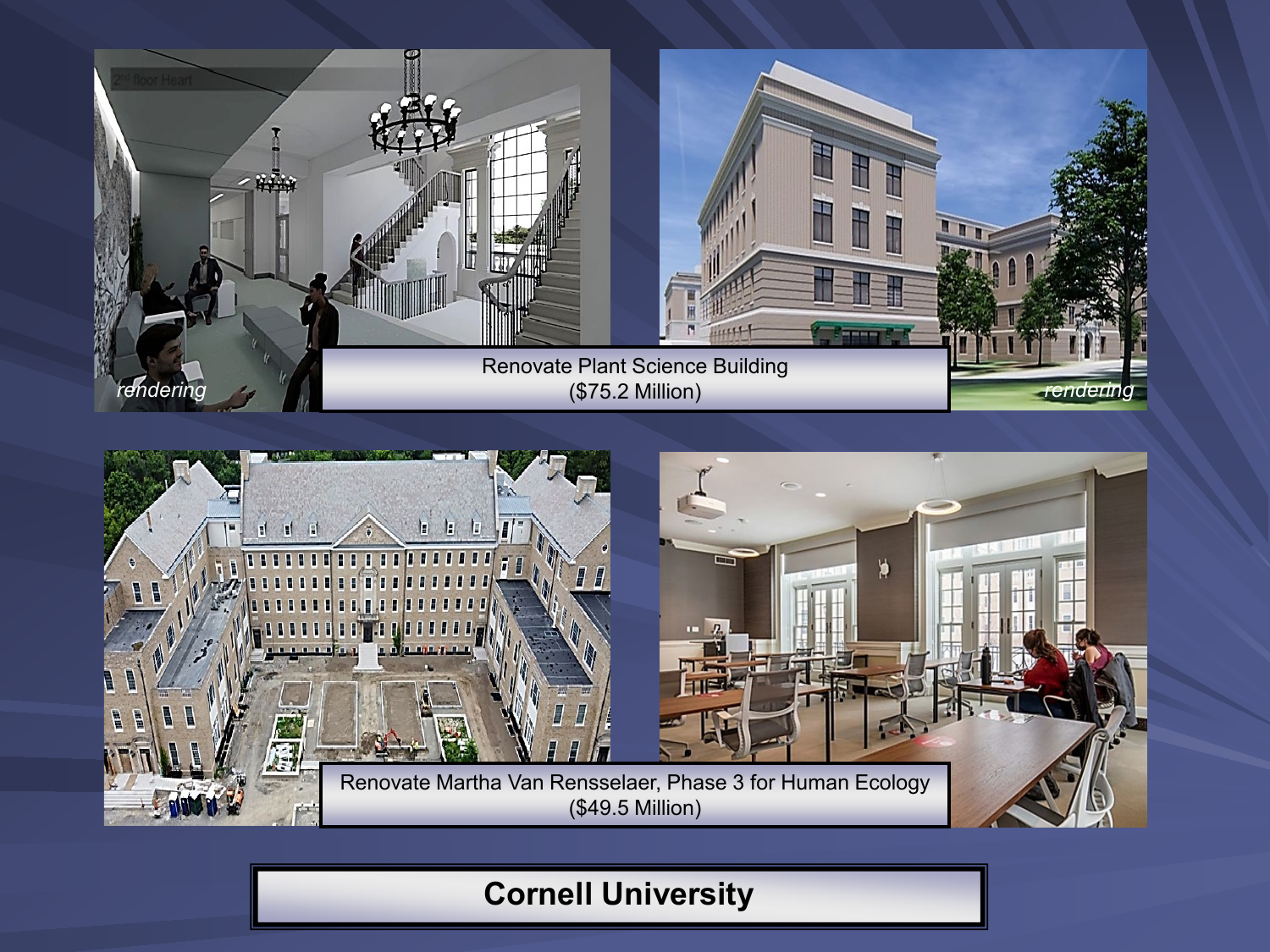# New York State College of Agriculture and Life Sciences at Cornell University

### PROJECTS UNDER DESIGN

Anticipated Start of Construction

| Capital Plan Projects                                                   |                | Total               | YTD Expend. | LTD Expend. | Encumbered | 21/22 | 22/23 | 23/24 | 24/25 | 25/26 |
|-------------------------------------------------------------------------|----------------|---------------------|-------------|-------------|------------|-------|-------|-------|-------|-------|
|                                                                         |                | Estimated           | thru        | thru        | Amount     |       |       |       |       |       |
|                                                                         |                | <b>Project Cost</b> | 07-31-21    | 07-31-21    | 07-31-21   |       |       |       |       |       |
| Renovate Plant Science Building                                         |                | \$75,195            | \$1,794     | \$2,286     | \$5,039    |       |       |       |       |       |
| Renovate College of Agriculture and Life Sciences Greenhouses - Phase 1 |                | \$6,800             |             | \$720       | \$524      |       |       |       |       |       |
|                                                                         | Design Totals: | \$81,995            | \$1,797     | \$3,006     | \$5,563    |       |       |       |       |       |

### PROJECTS UNDER CONSTRUCTION

Anticipated Completion Date

| Capital Plan Projects                                                | Total               | <b>YTD Expend.</b> | LTD Expend. | Encumbered | 21/22 | 22/23 | 23/24     | 24/25 | 25/26 |
|----------------------------------------------------------------------|---------------------|--------------------|-------------|------------|-------|-------|-----------|-------|-------|
|                                                                      | Estimated           | thru               | thru        | Amount     |       |       |           |       |       |
|                                                                      | <b>Project Cost</b> | 07-31-21           | 07-31-21    | 07-31-21   |       |       |           |       |       |
| Renovate Comstock Hall for Entomology                                | \$2,697             | \$281              | \$155       | \$2,194]   |       |       | $\Lambda$ |       |       |
| Replace Emergency Generator & Modify Sprinkler System - Mann Library | \$2,434             | \$58               | \$58        | \$589      |       |       |           |       |       |
| Rehabilitation and Systems Upgrades at Bradfield Hall                | \$16,947            | \$5,741            | \$7,330     | \$7,774]   |       |       |           |       |       |
| <b>Construction Totals:</b>                                          | \$22,078            | \$5,826            | \$7,543     | \$10,557   |       |       |           |       |       |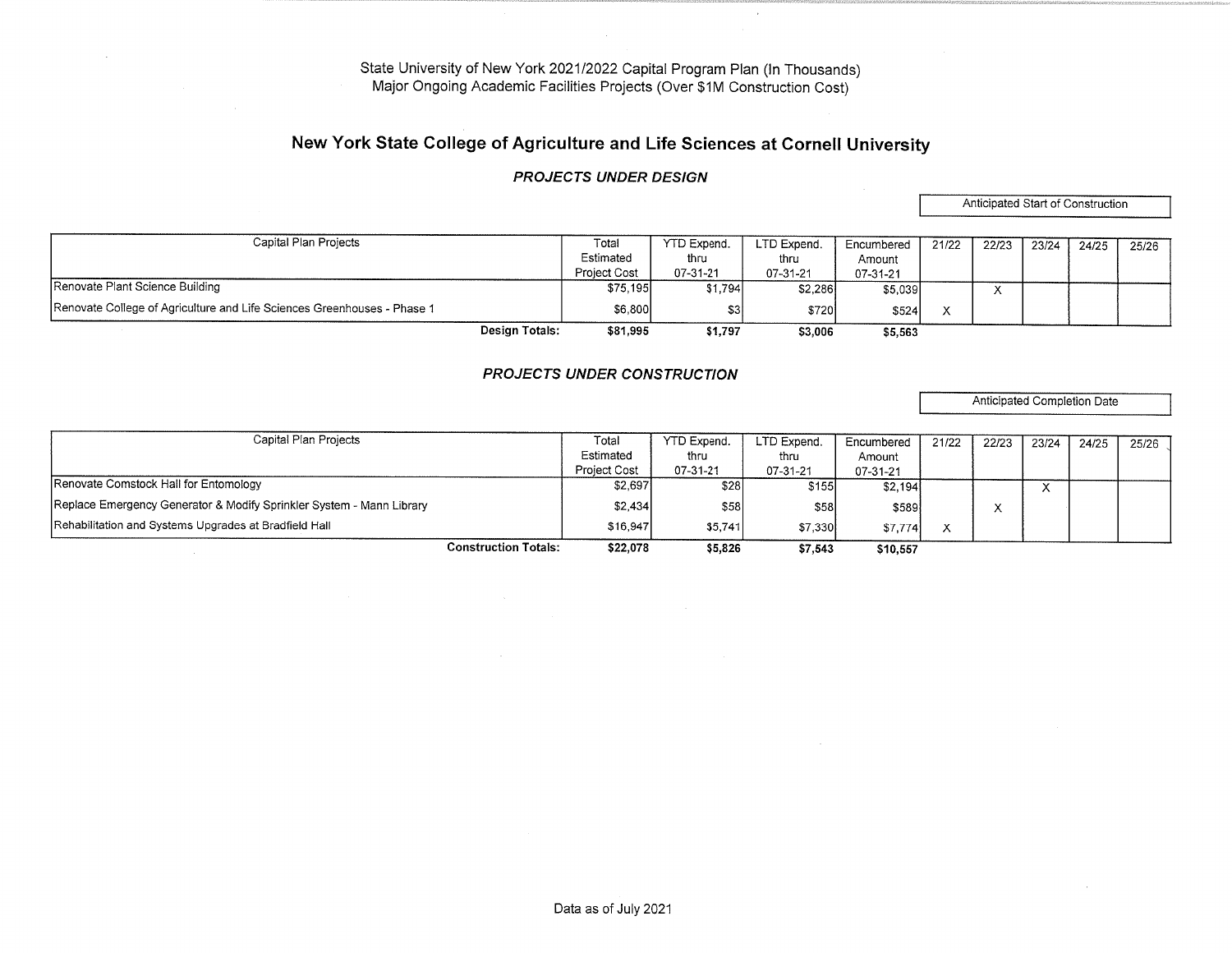# New York State College of Agriculture and Life Sciences at Cornell University

| <b>Capital Plan Projects</b>                                                  | <b>Total Estimated</b> | <b>SFY</b>  | <b>SFY</b>         | <b>SFY</b> | <b>SFY</b> | <b>SFY</b> |
|-------------------------------------------------------------------------------|------------------------|-------------|--------------------|------------|------------|------------|
|                                                                               | <b>Project Cost</b>    | 2021/2022   | 2022/2023          | 2023/2024  | 2024/2025  | 2025/2026  |
| Consolidate and Renew Facilities for College of Agriculture and Life Sciences | \$9,900 D              |             | \$400 C<br>\$9,500 |            |            |            |
| Replace Elevators - Morrison Hall and Riley-Robb Hall                         | \$1,950 D              |             | \$200 C<br>\$1,750 |            |            |            |
| Demolish Various Buildings at College of Agriculture and Life Sciences        | \$1,000 D              | \$100       |                    |            |            |            |
|                                                                               |                        | \$900       |                    |            |            |            |
| Renovate Mechanical Systems at Veterinary Research Tower                      | \$17.700 D             | $$3,000$  C | \$14,700           |            |            |            |
| Replace Roof at Veterinary Medical Center                                     | \$10,000 D             | \$1,000 C   | \$9,000            |            |            |            |
| Rehabilitate Savage Kinzelberg for Nutritional Sciences                       | \$30,000               |             |                    |            | \$4,000 C  | \$26,000   |
| <b>Capital Plan Project Totals:</b>                                           | \$70.550               | \$5,600     | \$34,950           | \$0        | \$4,000    | \$26,000   |

 $\lambda$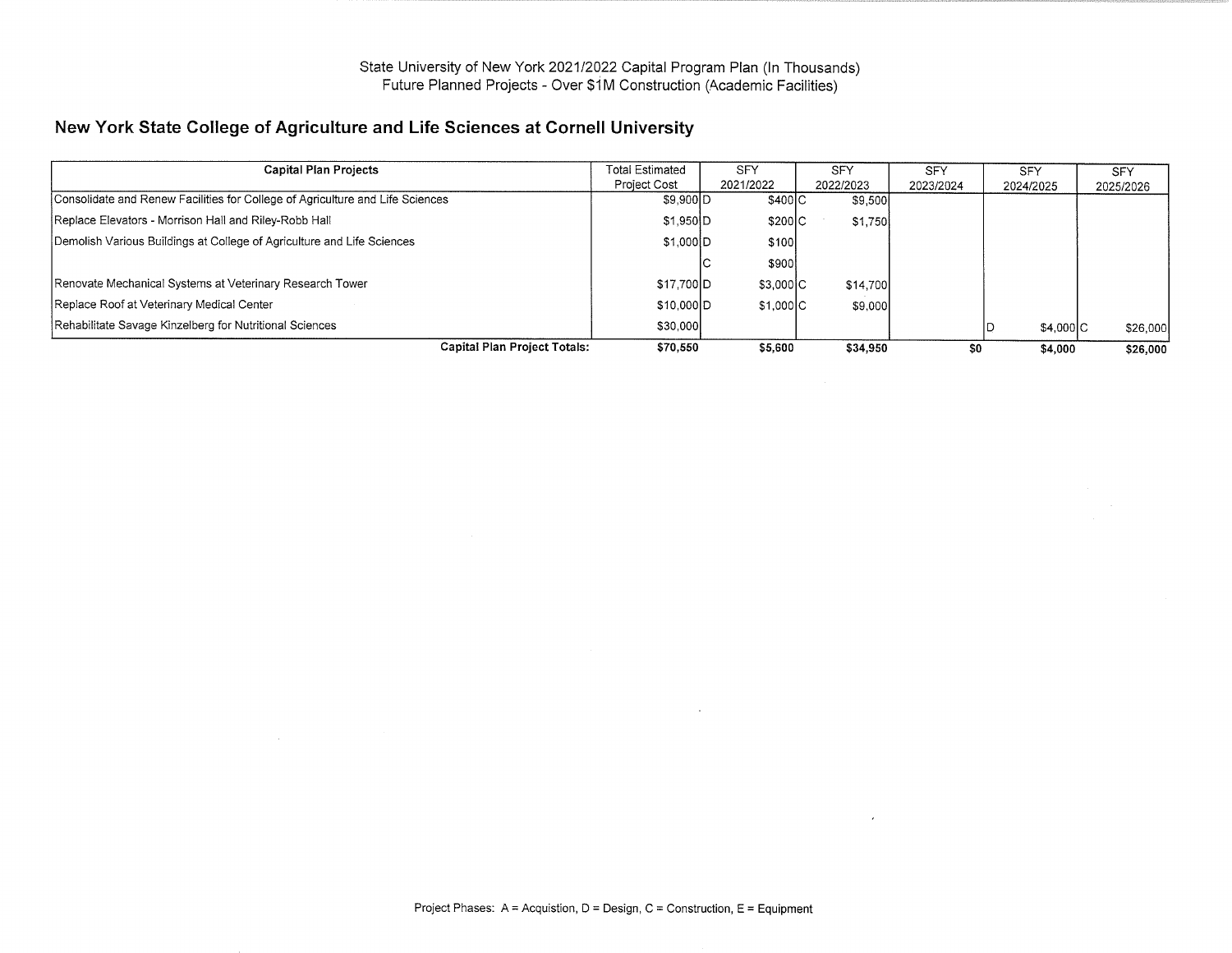#### State University of New York Summary of Budgetary Changes Capital Program Plan (In Thousands) Academic Facilities Project Cross-Reference: Current Year Status vs. Last Year

# New York State College of Agriculture and Life Sciences at Cornell University

| Capital Plan Project                                                    |                     | 2020<br>Estimated<br><b>Project Cost</b> | 2021<br>Estimated<br><b>Project Cost</b> | Incr.Decr.<br>In.<br><b>Estimate Cost</b> |
|-------------------------------------------------------------------------|---------------------|------------------------------------------|------------------------------------------|-------------------------------------------|
| <b>Projects Under Design</b>                                            |                     |                                          |                                          |                                           |
| Renovate Plant Science Building                                         |                     | \$98,518                                 | \$75,195                                 | $(\$23,323)$                              |
| Renovate College of Agriculture and Life Sciences Greenhouses - Phase 1 |                     | \$5,000                                  | \$6,800                                  | \$1.800                                   |
|                                                                         | <b>Phase Total:</b> | \$103,518                                | \$81,995                                 | (\$21,523)                                |
| <b>Projects Under Construction</b>                                      |                     |                                          |                                          |                                           |
| Renovate Comstock Hall for Entomology                                   |                     | \$2,016                                  | \$2,697                                  | \$681                                     |
| Replace Emergency Generator & Modify Sprinkler System - Mann Library    |                     | \$1,487                                  | \$2,434                                  | \$947                                     |
| Rehabilitation and Systems Upgrades at Bradfield Hall                   |                     | \$16,925                                 | \$16,947                                 | \$22                                      |
|                                                                         | <b>Phase Total:</b> | \$20,428                                 | \$22,078                                 | \$1,650                                   |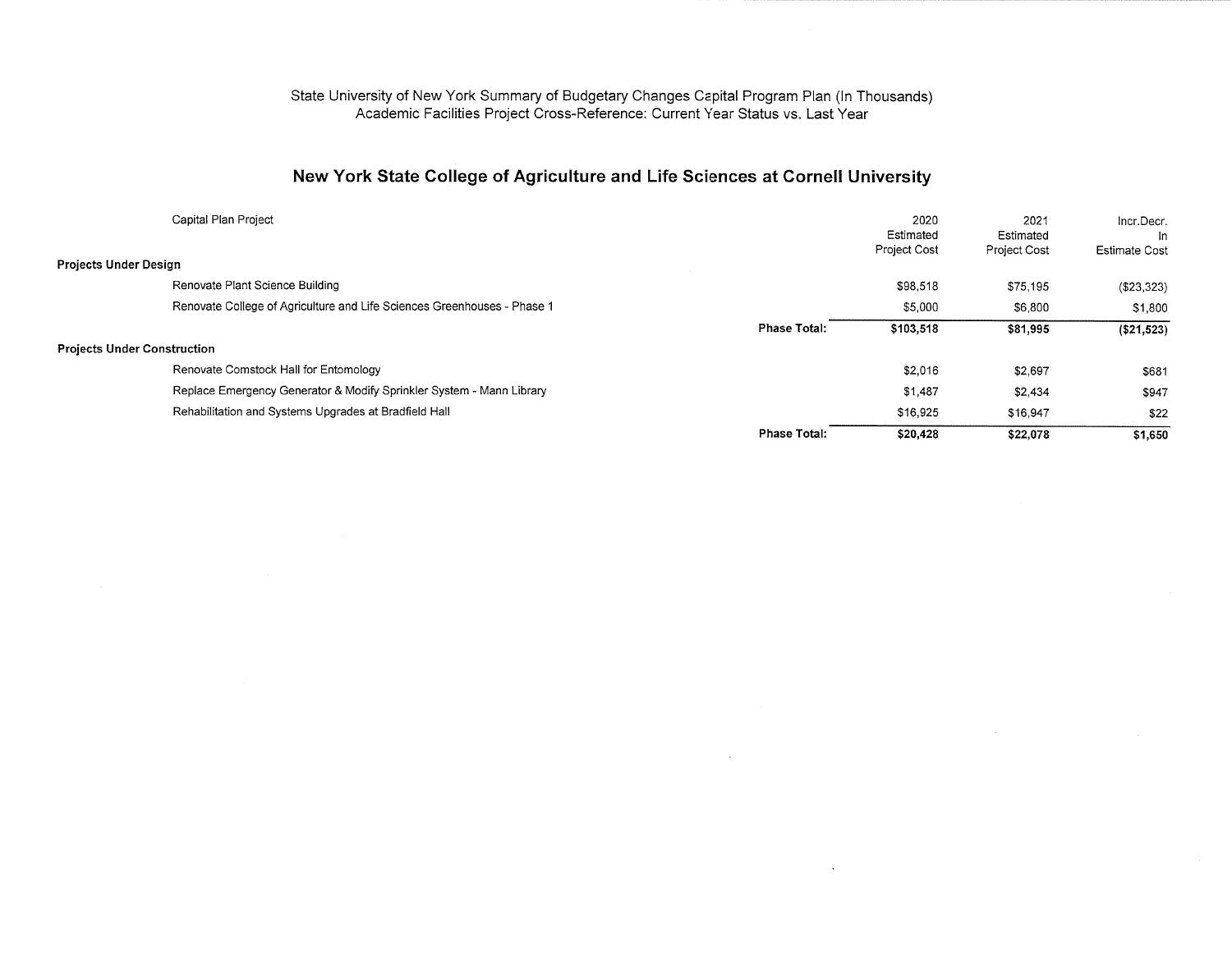# New York State College of Human Ecology at Cornell University

### PROJECTS UNDER CONSTRUCTION

Anticipated Completion Date

 $\sim 10^{-1}$ 

| Capital Plan Projects                                     | Total               | YTD Expend. | LTD Expend. | Encumbered | 21/22                | 22/23 | 23/24 | 24/25 | 25/26 |
|-----------------------------------------------------------|---------------------|-------------|-------------|------------|----------------------|-------|-------|-------|-------|
|                                                           | Estimated           | thru        | thru        | Amount     |                      |       |       |       |       |
|                                                           | <b>Project Cost</b> | 07-31-21    | 07-31-21    | 07-31-21   |                      |       |       |       |       |
| Renovate Martha Van Rensselaer, Phase 3 for Human Ecology | \$49,492            | \$8.060     | \$42,905    | \$1.356    | $\ddot{\phantom{0}}$ |       |       |       |       |
| <b>Construction Totals:</b>                               | \$49,492            | \$8,060     | \$42,905    | \$1,356    |                      |       |       |       |       |

Data as of July 2021

 $\sim$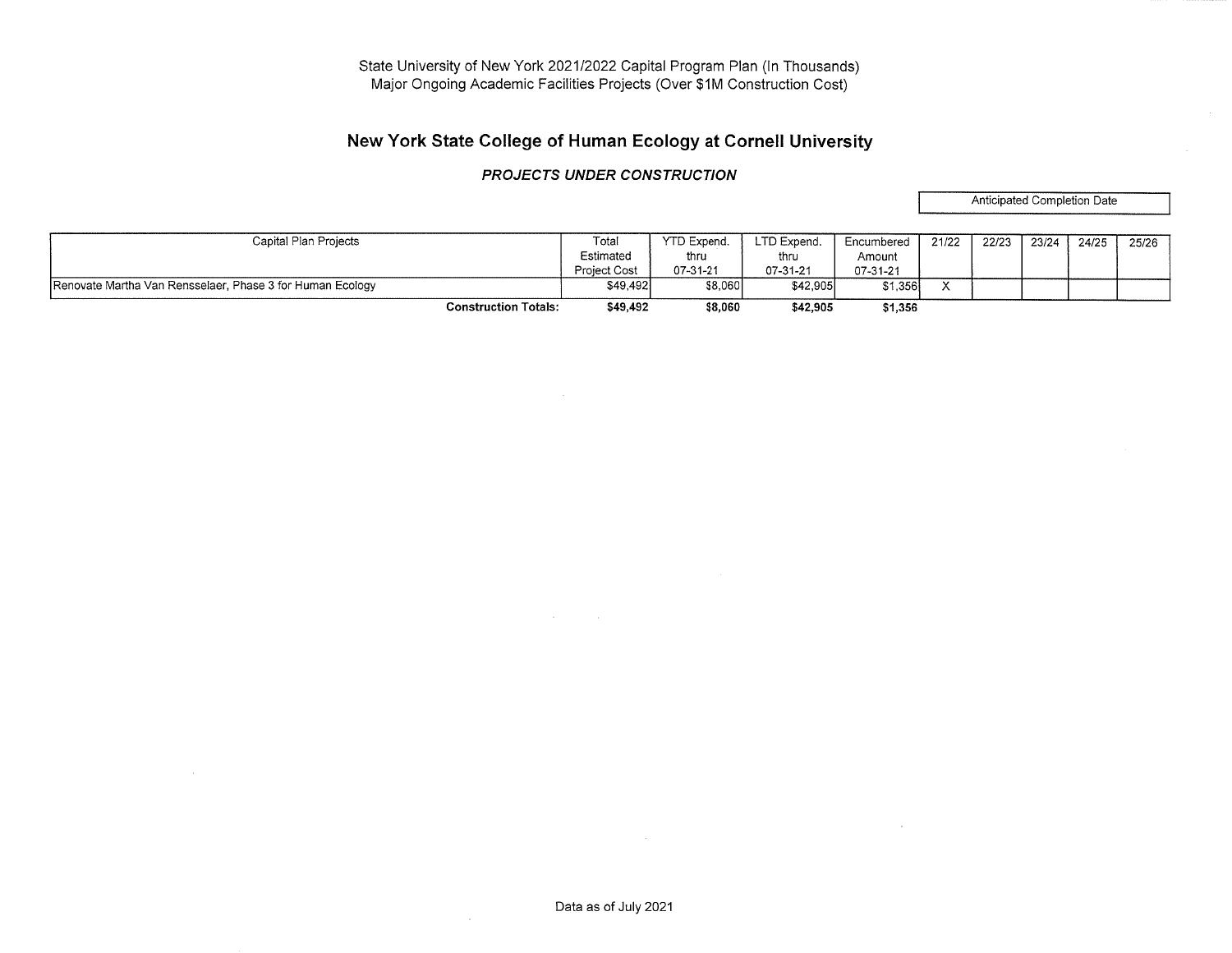#### State University of New York Summary of Budgetary Changes Capital Program Plan (In Thousands) Academic Facilities Project Cross-Reference: Current Year Status vs. Last Year

# New York State College of Human Ecology at Cornell University

| Capital Plan Project                                      |                     | 2020                | 2021         | Incr.Decr.           |
|-----------------------------------------------------------|---------------------|---------------------|--------------|----------------------|
|                                                           |                     | Estimated           | Estimated    | In.                  |
|                                                           |                     | <b>Project Cost</b> | Project Cost | <b>Estimate Cost</b> |
| <b>Projects Under Construction</b>                        |                     |                     |              |                      |
| Renovate Martha Van Rensselaer, Phase 3 for Human Ecology |                     | \$49,530            | \$49,492     | (\$38)               |
|                                                           | <b>Phase Total:</b> | \$49,530            | \$49.492     | ( \$38)              |

 $\sim$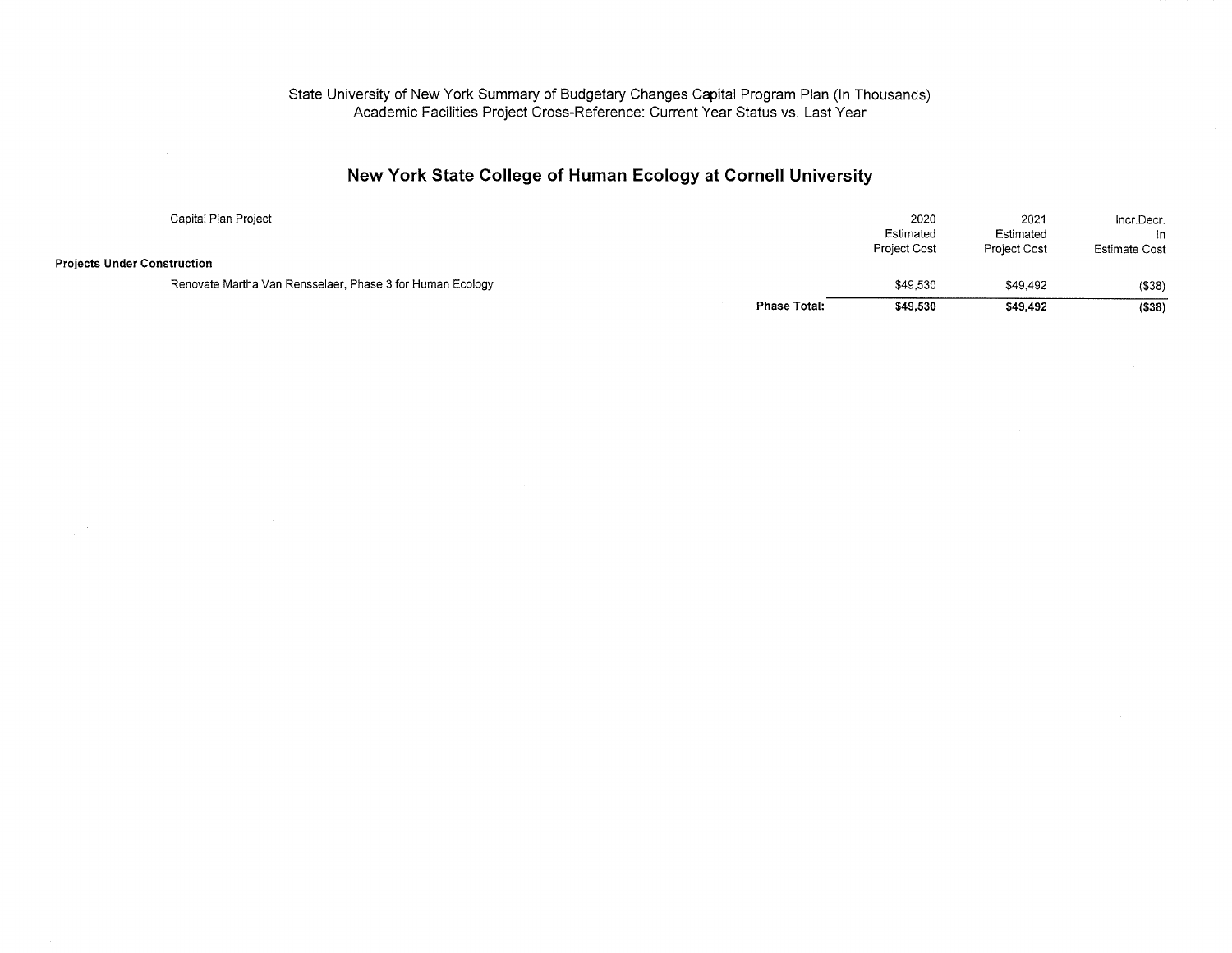# New York State College of Veterinary Medicine at Cornell University

### PROJECTS UNDER DESIGN

Anticipated Start of Construction

| Capital Plan Projects                                                                | Total        | <b>YTD Expend.</b> | LTD Expend. | Encumbered | 21/22 | 22/23 | 23/24 | 24/25 | 25/26 |
|--------------------------------------------------------------------------------------|--------------|--------------------|-------------|------------|-------|-------|-------|-------|-------|
|                                                                                      | Estimated    | thru               | thru        | Amount     |       |       |       |       |       |
|                                                                                      | Project Cost | 07-31-21           | 07-31-21    | 07-31-21   |       |       |       |       |       |
| Reconstruct College of Veterinary Medicine Equine Facilities                         | \$7,800      | \$50l              | \$284       | \$354      |       |       |       |       |       |
| Renovate Schurman Hall, Dept. of Population Medicine & Diagnostic Sciences, Phase 1A | \$2,174      | \$17               | \$321       | \$1821     |       |       |       |       |       |
| Design Totals:                                                                       | \$9,974      | \$68               | \$316       | \$536      |       |       |       |       |       |

PROJECTS UNDER CONSTRUCTION

 $\sim$   $\sim$ 

 $\sim 10^{-5}$ 

Anticipated Completion Date

| Capital Plan Projects                               | Tota.               | YTD Expend,  | LTD Expend. | Encumbered | 21/22 | 22/23 | 23/24 | 24/25 | 25/26 |
|-----------------------------------------------------|---------------------|--------------|-------------|------------|-------|-------|-------|-------|-------|
|                                                     | Estimated           | thru         | thru        | Amount     |       |       |       |       |       |
|                                                     | <b>Project Cost</b> | 07-31-21     | 07-31-21    | 07-31-21   |       |       |       |       |       |
| Replace Roofs - Multiple Clinical Program Buildings | \$1,109             | <b>\$678</b> | \$1,028     |            |       |       |       |       |       |
| <b>Construction Totals:</b>                         | \$1,109             | \$678        | \$1,028     | $\sim$     |       |       |       |       |       |

 $\mathcal{L}$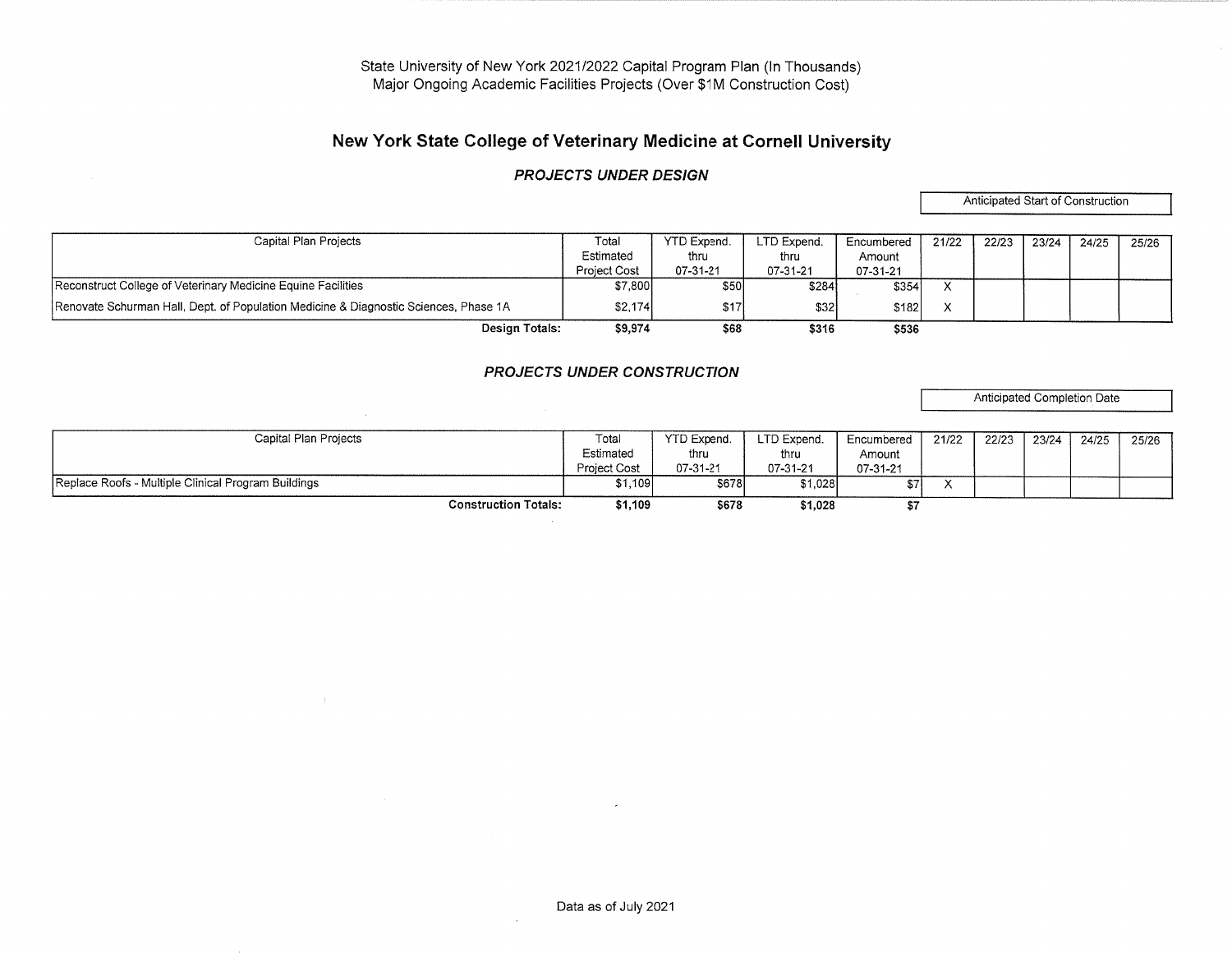# New York State College of Veterinary Medicine at Cornell University

| Capital Plan Project<br>Projects Under Design                                                    |                     | 2020<br>Estimated<br>Project Cost | 2021<br>Estimated<br>Project Cost | Incr.Decr.<br>In.<br>Estimate Cost |
|--------------------------------------------------------------------------------------------------|---------------------|-----------------------------------|-----------------------------------|------------------------------------|
| Reconstruct College of Veterinarian Medicine Equine Facilities                                   |                     |                                   |                                   |                                    |
|                                                                                                  |                     | \$4,950                           | \$7,800                           | \$2,850                            |
| Renovate Schurman Hall for the Department of Population Medicine & Diagnostic Sciences, Phase 1A |                     | \$1,300                           | \$2,174                           | \$874                              |
|                                                                                                  | <b>Phase Total:</b> | \$4,950                           | \$7,800                           | \$3,724                            |
| Projects Under Construction                                                                      |                     |                                   |                                   |                                    |
| Replace Roofs - Multiple Clinical Program Buildings                                              |                     | \$1,105                           | \$1,109                           | \$4                                |
|                                                                                                  | <b>Phase Total:</b> | \$1,105                           | \$1,109                           | \$4                                |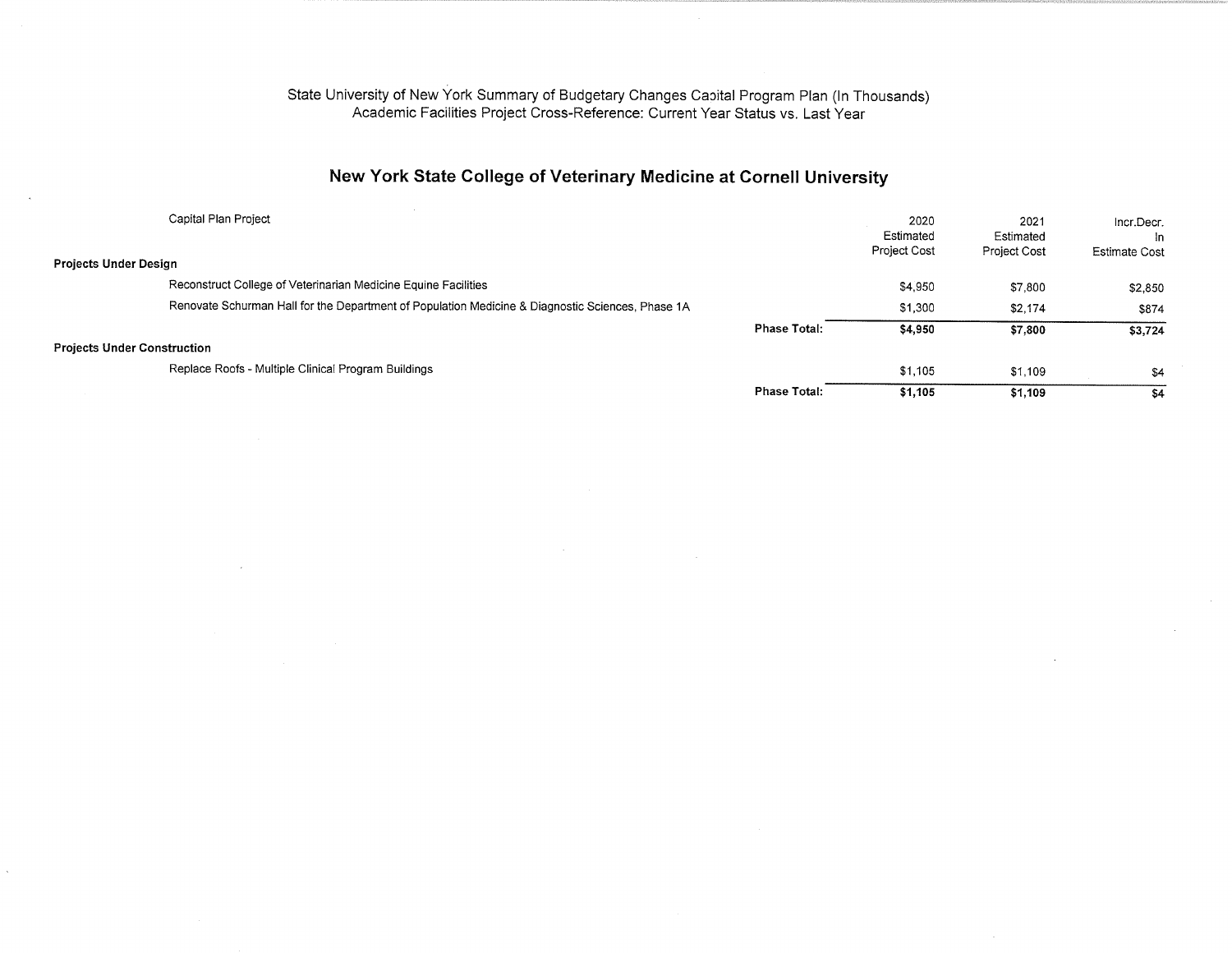# New York State Agricultural Experiment Station at Geneva

### PROJECTS UNDER DESIGN

Anticipated Start of Construction

| Capital Plan Projects               | Total               | YTD Expend, | LTD Expend. | Encumbered | 21/22 | 22/23 | 23/24 | 24/25 | 25/26 |
|-------------------------------------|---------------------|-------------|-------------|------------|-------|-------|-------|-------|-------|
|                                     | Estimated           | thru        | thru        | Amount     |       |       |       |       |       |
|                                     | <b>Project Cost</b> | 07-31-21    | 07-31-21    | 07-31-21   |       |       |       |       |       |
| Replace Cooling Tower - Barton Hall | \$2.330             |             | \$0l        | \$201      |       |       |       |       |       |
| Design Totals:                      | \$2,330             |             | \$0         | \$201      |       |       |       |       |       |

### PROJECTS UNDER CONSTRUCTION

Anticipated Completion Date

 $\overline{\phantom{a}}$ 

| Capital Plan Projects                                    | Total               | <b>YTD Expend.</b> | LTD Expend. | Encumbered | 21/22 | 22/23 | 23/24 | 24/25 | 25/26 |
|----------------------------------------------------------|---------------------|--------------------|-------------|------------|-------|-------|-------|-------|-------|
|                                                          | Estimated           | thru               | thru        | Amount     |       |       |       |       |       |
|                                                          | <b>Project Cost</b> | 07-31-21           | 07-31-21    | 07-31-21   |       |       |       |       |       |
| <b>IRenovate Jordan Hall</b>                             | \$3,604             | \$291              | \$3,571     | \$11]      |       |       |       |       |       |
| Replace Electrical Service Entrances - Various Buildings | \$1,700             | \$1,225            | \$1,227     | \$128      |       |       |       |       |       |
| Upgrades & Repairs to Campus Electrical System - Geneva  | \$2,895             | \$129              | \$2,764     | \$96       |       |       |       |       |       |
| <b>Construction Totals:</b>                              | \$8,199             | \$1,646            | \$7,562     | \$236      |       |       |       |       |       |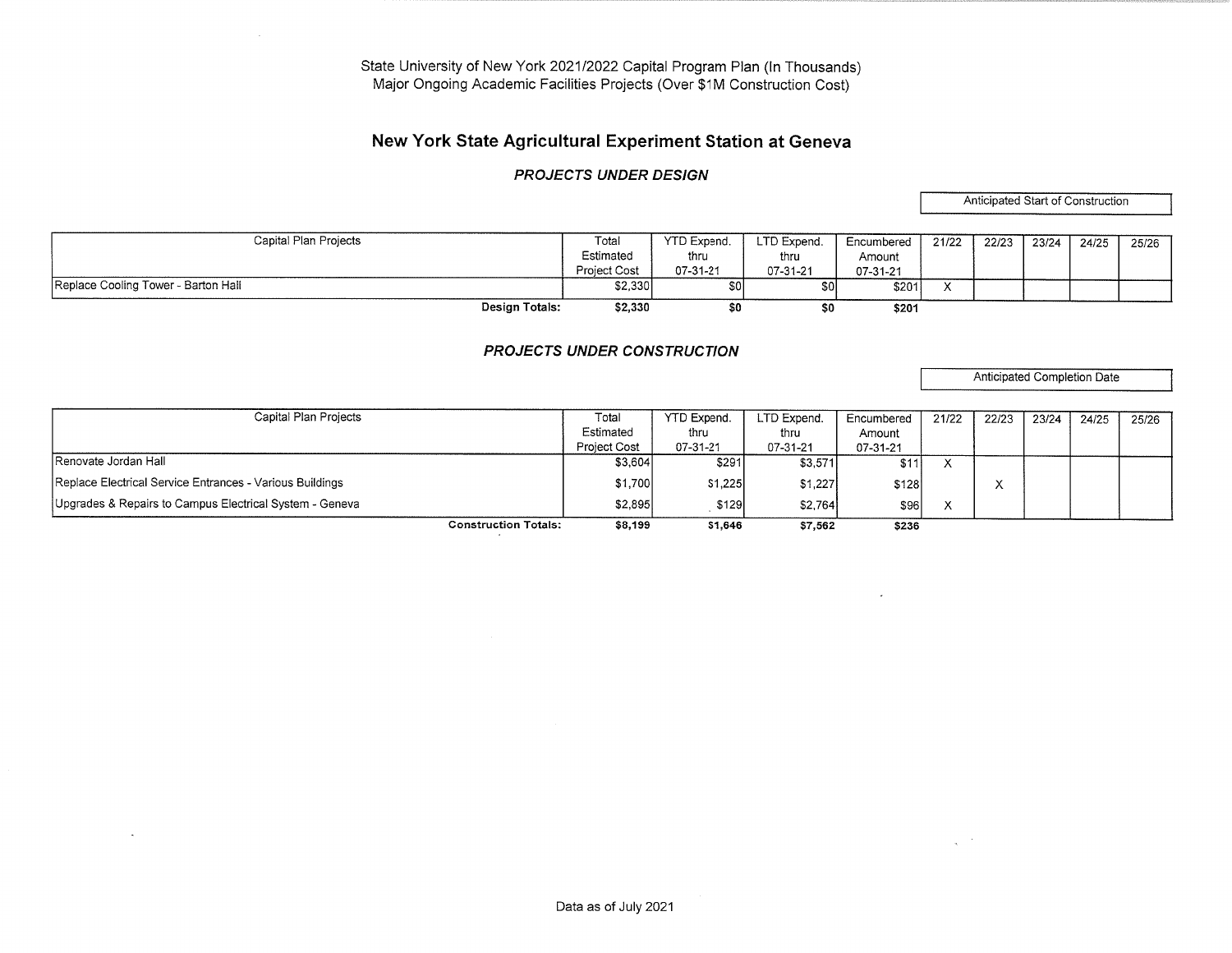# New York State Agricultural Experiment Station at Geneva

| <b>Capital Plan Projects</b>                       | 「otal Estimated | SFY       | $\sim$ $-$ | <b>SEY</b> | $\sim$ $\sim$ | <b>SFY</b> |
|----------------------------------------------------|-----------------|-----------|------------|------------|---------------|------------|
|                                                    | Project Cost    | 2021/2022 | 2022/2023  | 2023/2024  | 2024/2025     | 2025/2026  |
| Rehabilitate Potable Water Infrastructure - Geneva | \$3,375         |           | \$375 C    | \$3,000    |               |            |
| <b>Capital Plan Project Totals:</b>                | \$3,375         |           | \$375      | \$3,000    | \$0           | ¢Λ         |

 $\sim 100$  km s  $^{-1}$